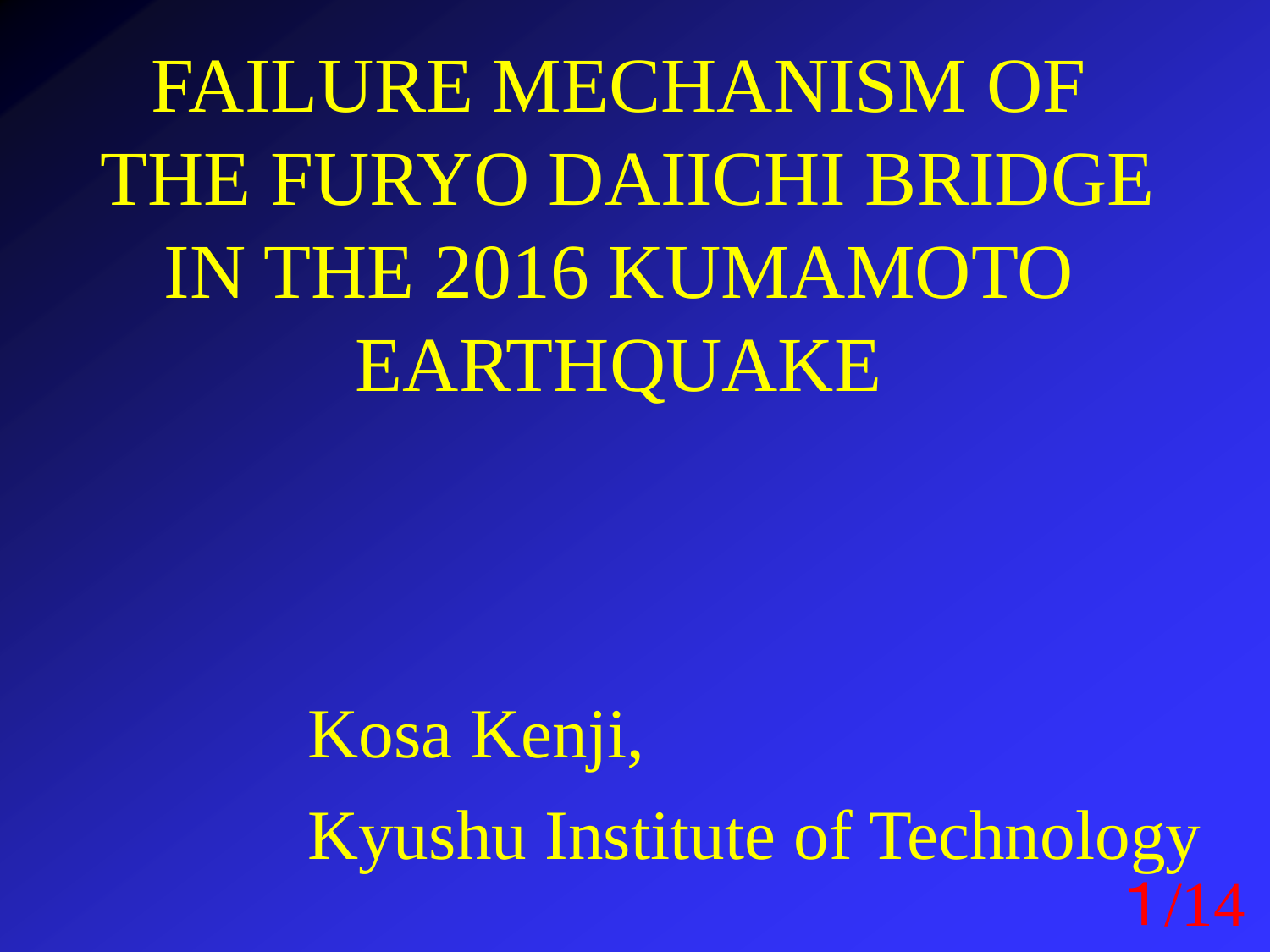## Background:

- 1.Furyo Daiichi was an overbridge crossing over the Kyushu Expressway.
- 2.The bridge collapsed onto the expressway due to a large displacement to the perpendicular direction.
- Objectives:
- 1.A possible damage mechanism inferred from the sustained damage. 2.Dynamic analysis to identify an actual
	- failure mechanism.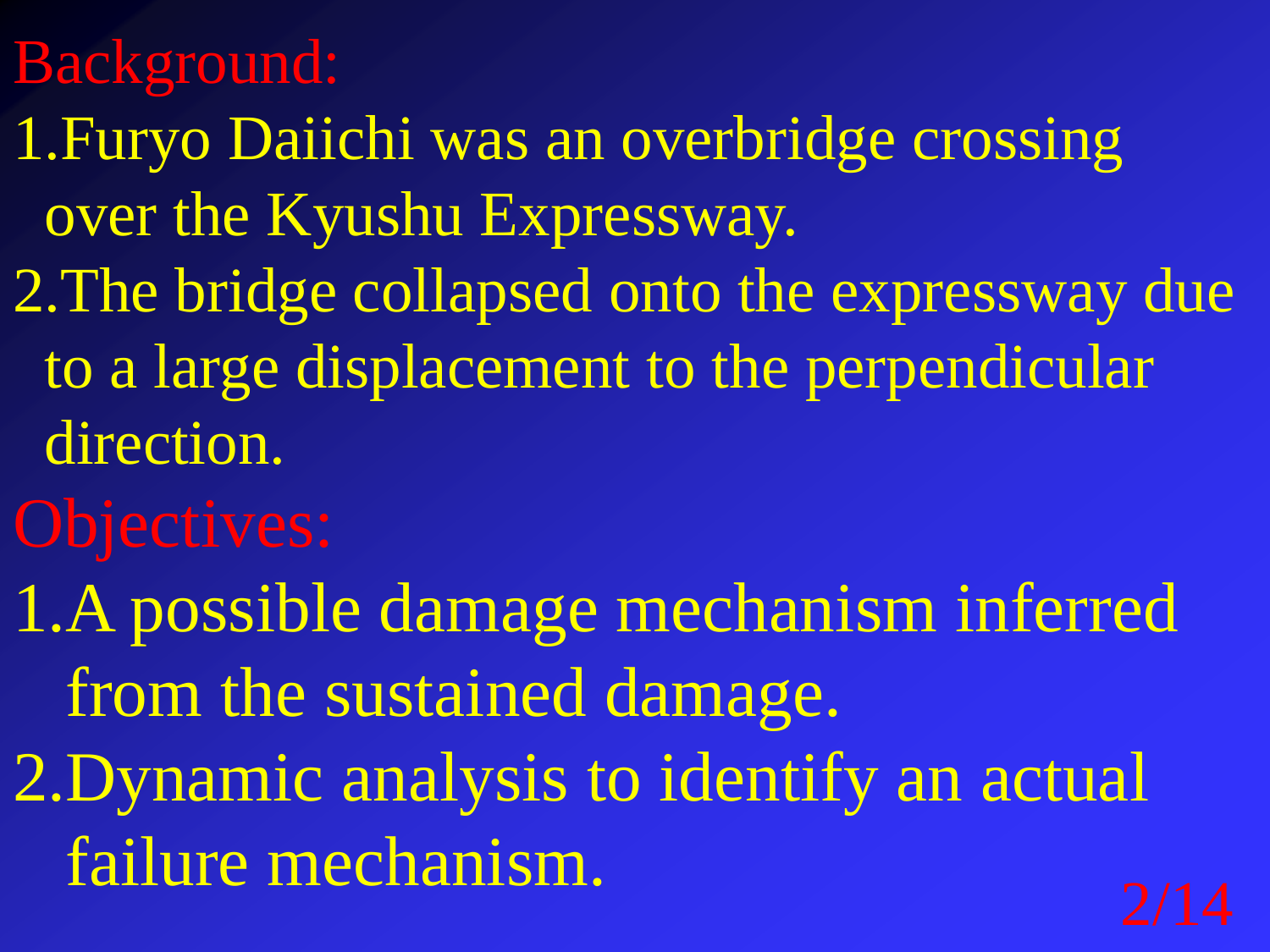

2.Supperstructure displaced 5m,bridge collapsed.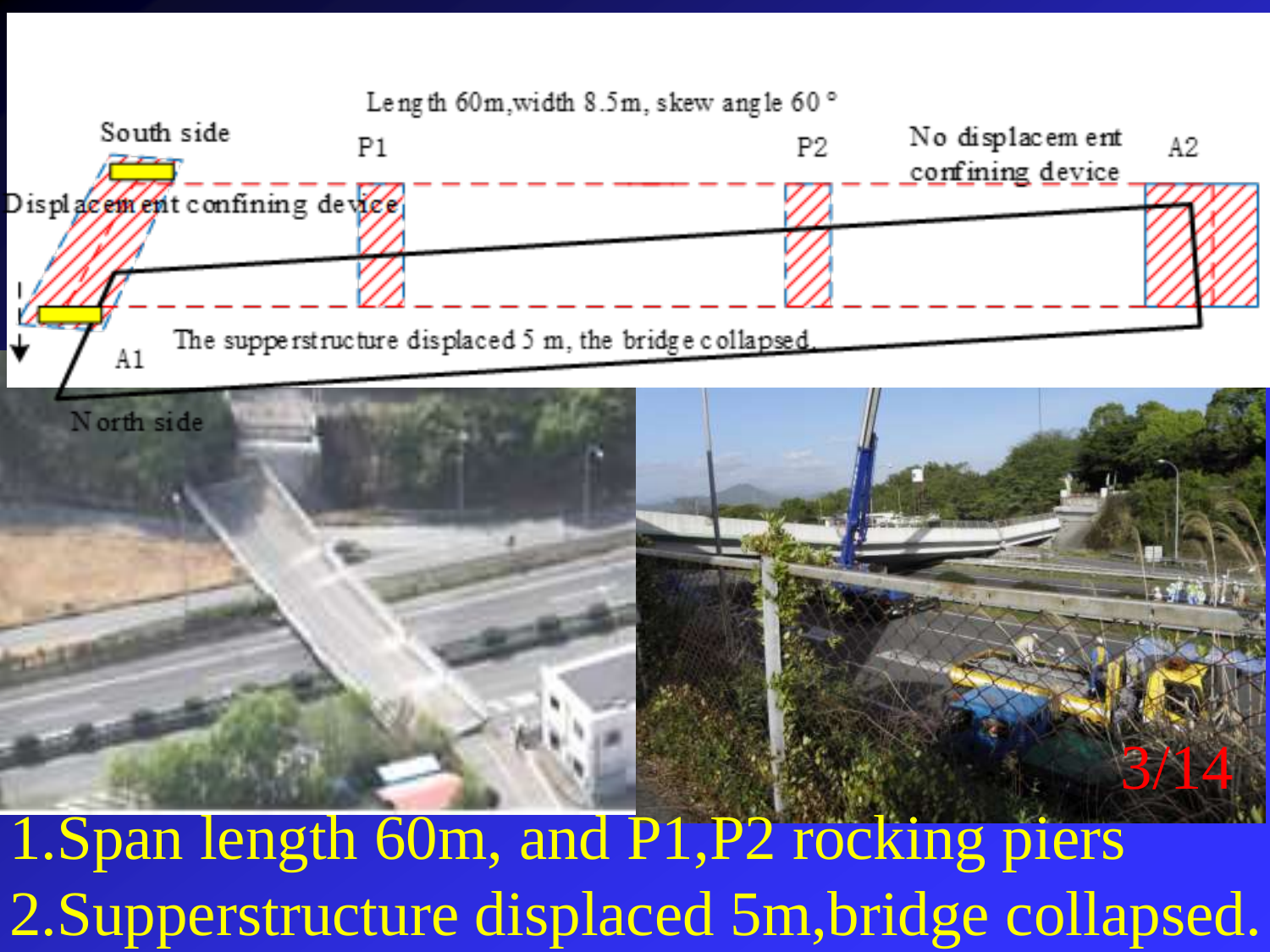



1. Skewed superstructure collided against the /14 displacement confining device. 2.A punching shear failure occurred at the connection.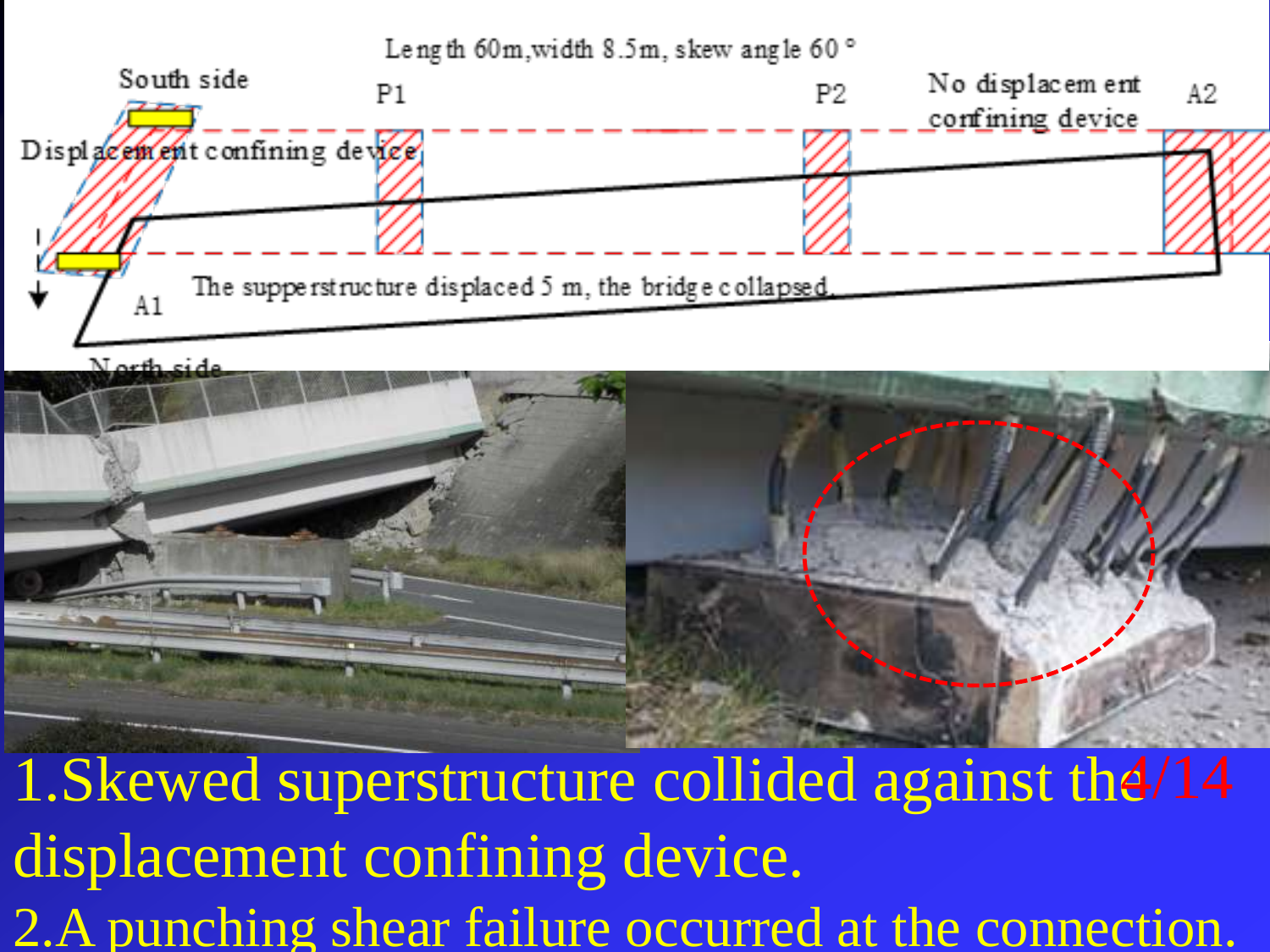1.When rocking piers were displaced 14.7cm (rotation of the pivot bearing 0.06rad),the bridge collapsed.

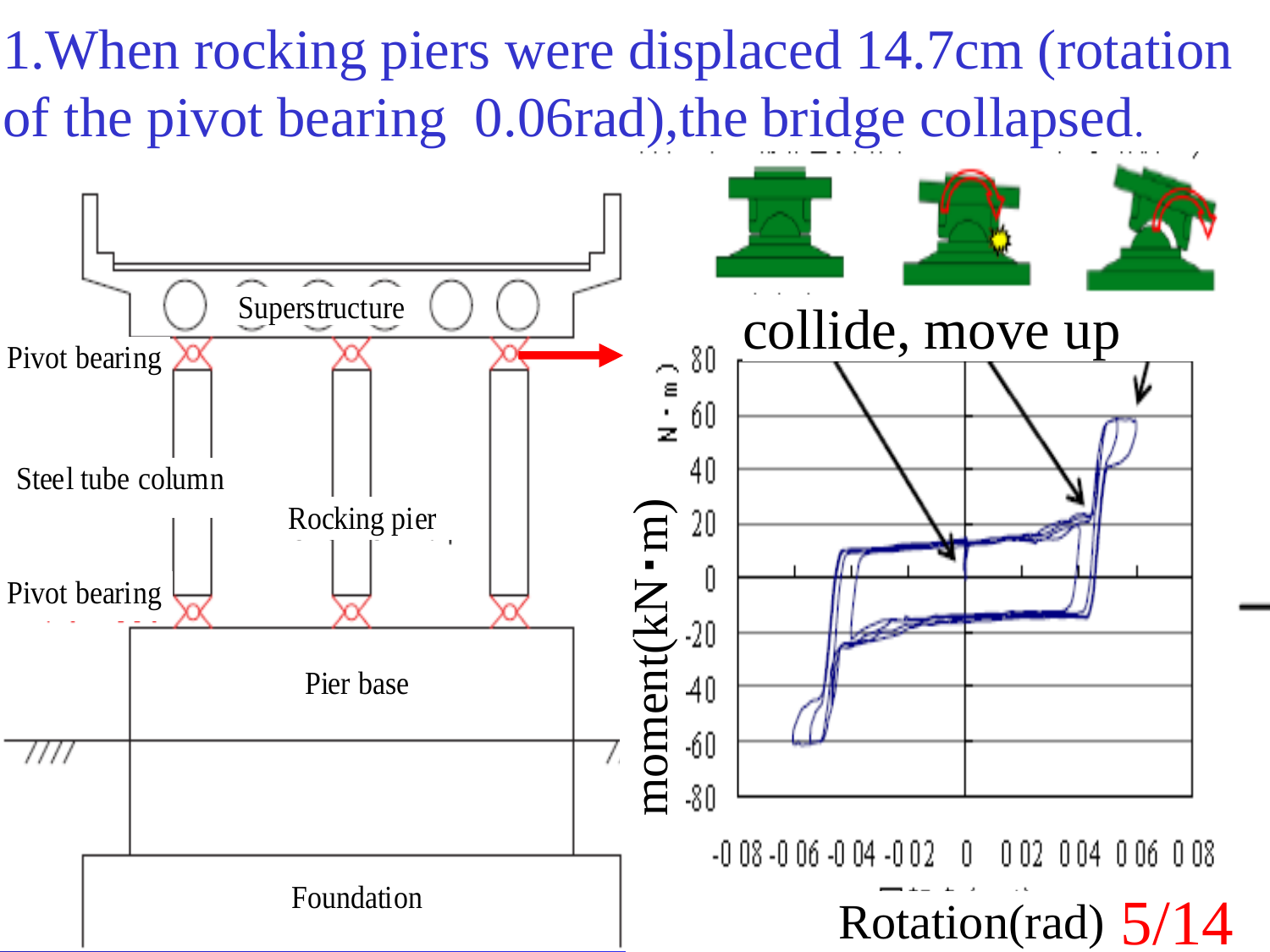Ⅰ.Punching shear resistance  $(τc: 0.22N/mm<sup>2</sup>)$ 1076kN(1.7Rd)

Ⅱ.Design seismic force= $3 \cdot kh \cdot Rd =$ 1554kN

Resistance is smaller than force.



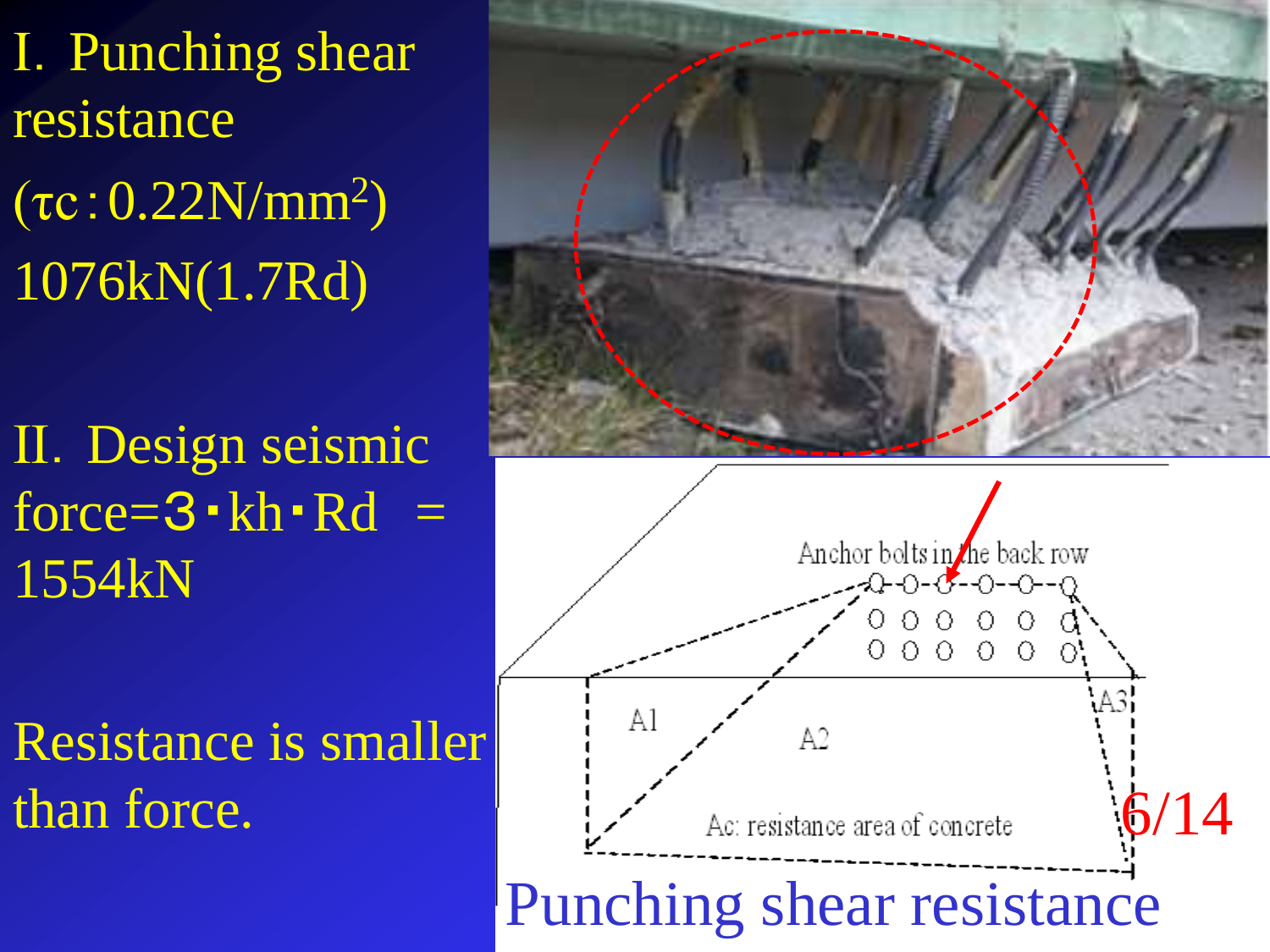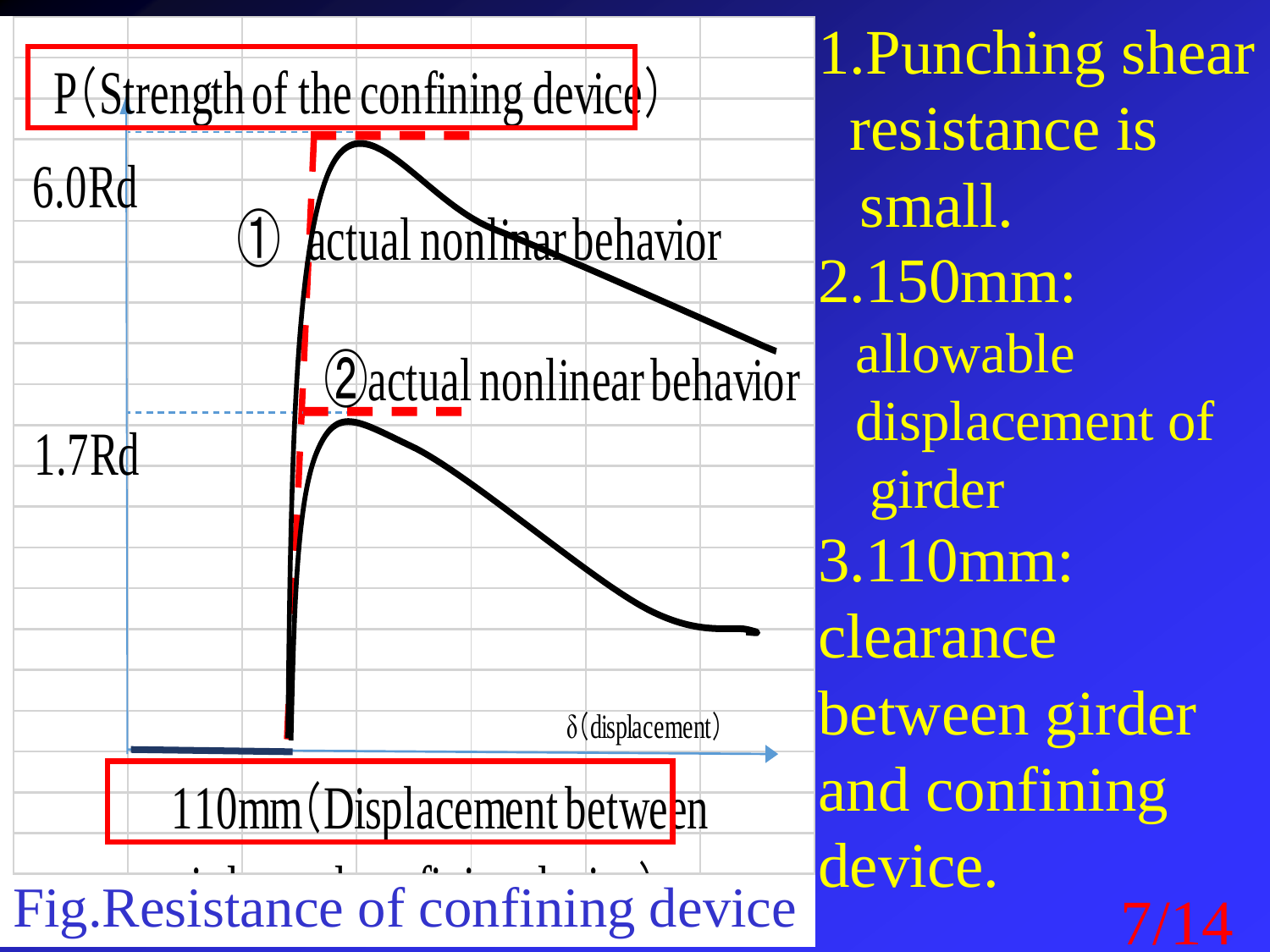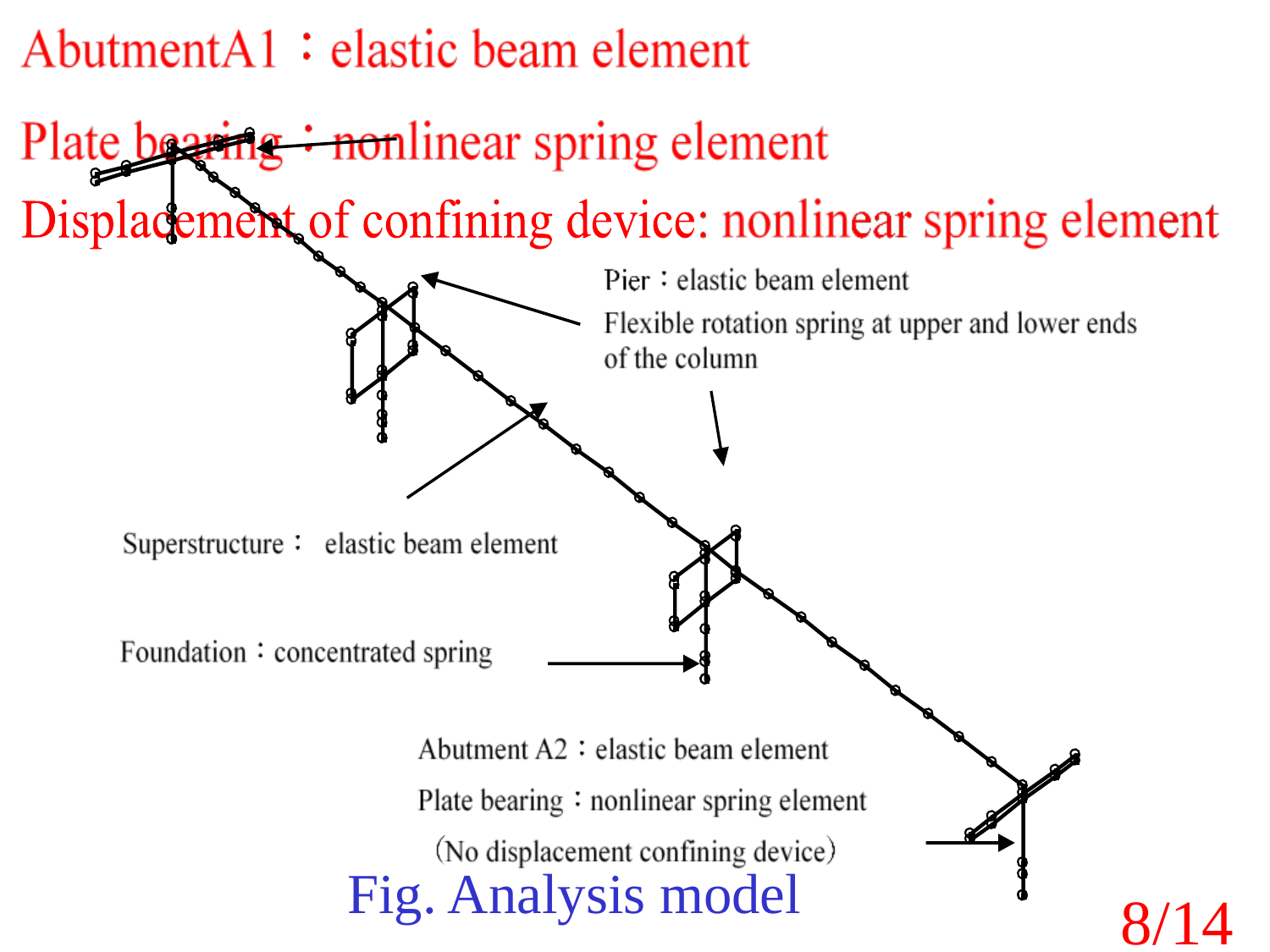絶対加速度応答スペクトル

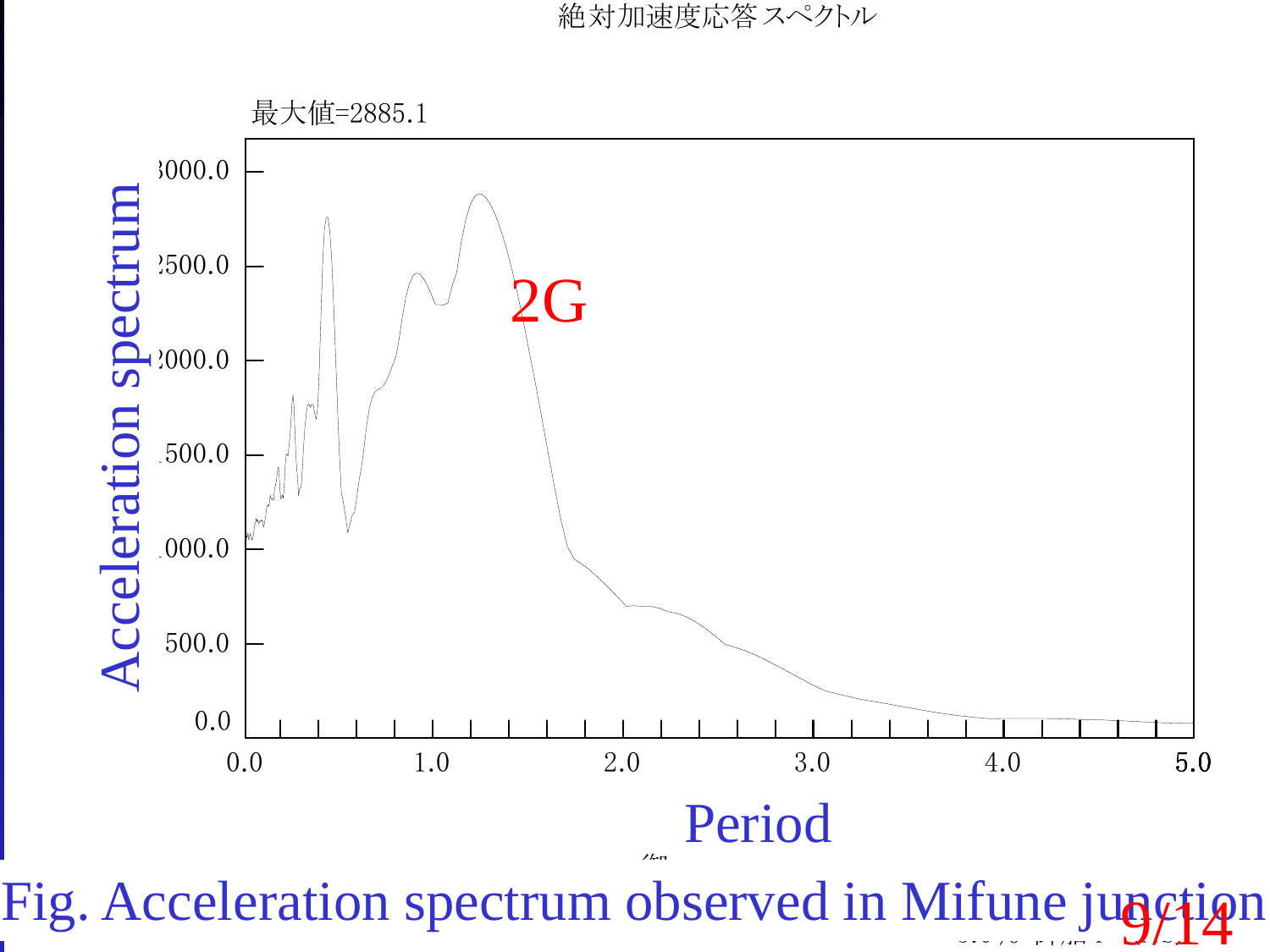## Table 1 Analysis cases

| Case   | Strength of the   | Strength of the | Remarks                 |
|--------|-------------------|-----------------|-------------------------|
|        | bearing           | device          |                         |
| Case 1 | 0.6 <sub>Rd</sub> | 6.0 Rd          | The design strength of  |
|        |                   |                 | the confining device is |
|        |                   |                 | evaluated.              |
| Case 2 | 1.8 Rd            | 6.0 Rd          | The strengths of the    |
|        |                   |                 | bearing & device are    |
|        |                   |                 | evaluated most highly.  |
| Case 3 | 0.6 Rd            | 1.7 Rd          | The case that shows     |
| (Basic |                   |                 | the behavior closest to |
| case)  |                   |                 | the actual behavior     |
| Case 4 | 1.8 Rd            | 1.7 Rd          | The actual strength of  |
|        |                   |                 | the bearing side block  |
|        |                   |                 | is evaluated.           |

Compare CASE3(actual behavior) with CASE2 (reinforcing device). 10/14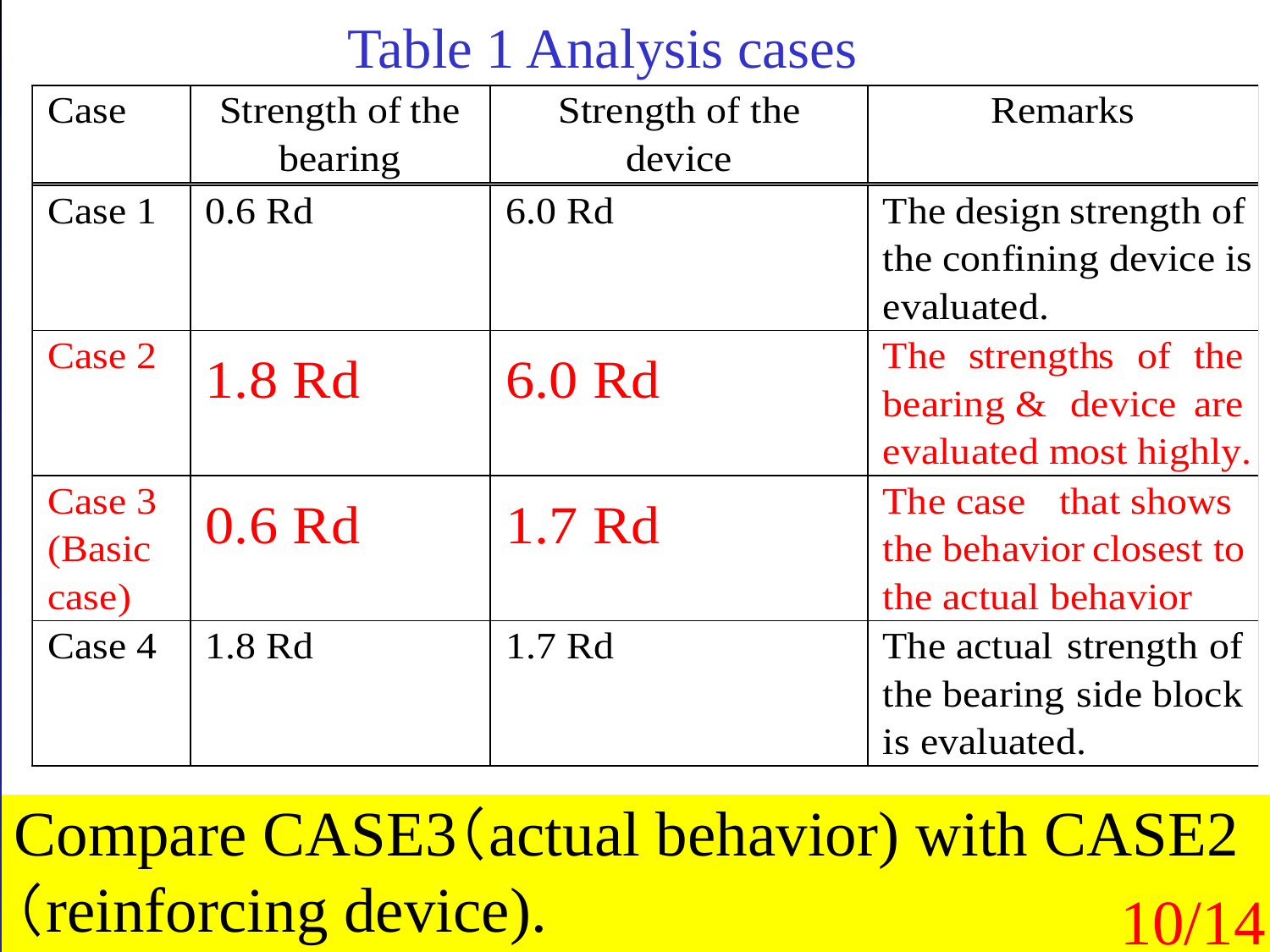

Rotation angle of pivot bearing at rocking pier (Case3)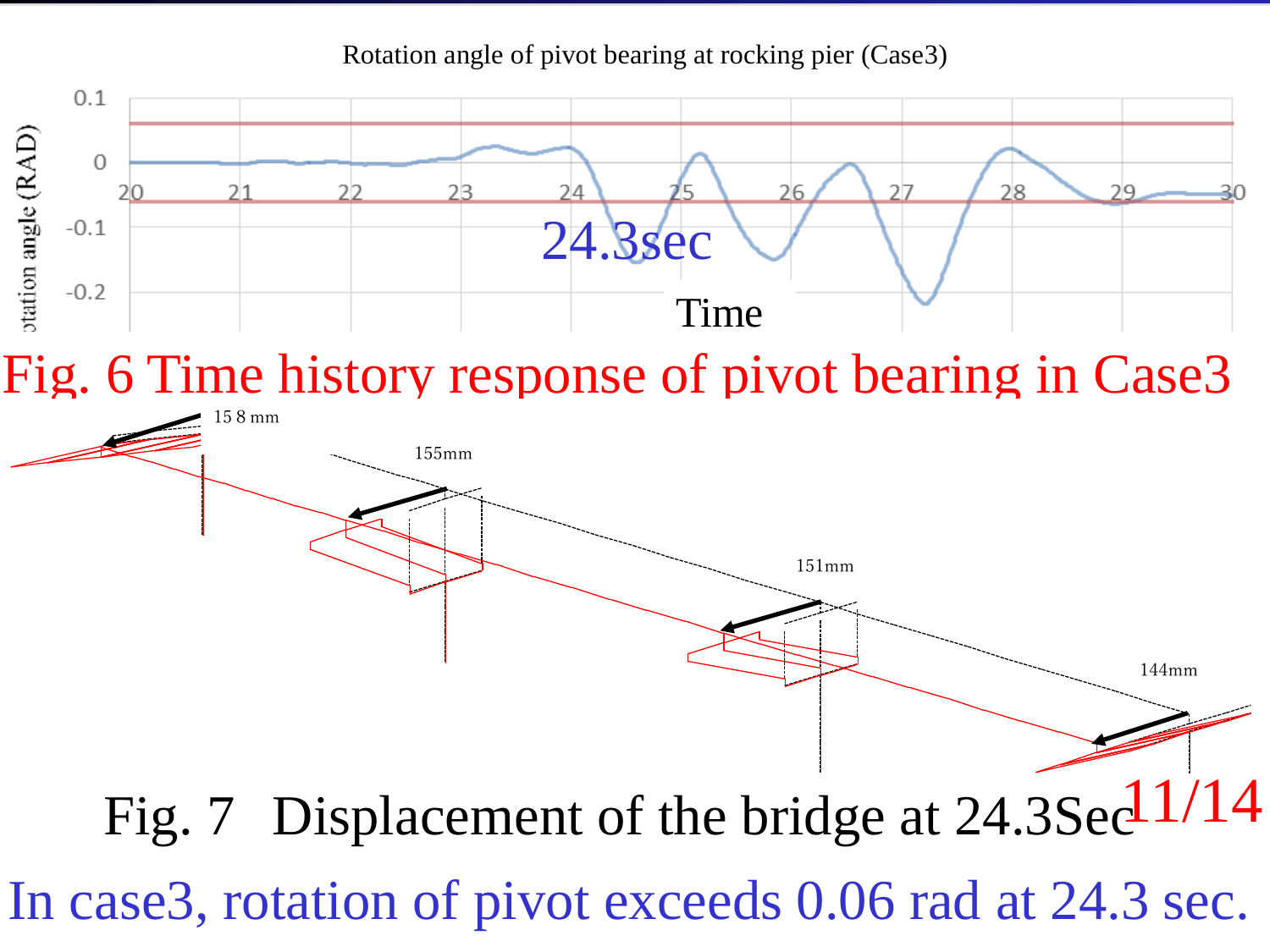## Fig. Time history of confining device on the south side.



Failure order of CASE3:

- ③confining device(north side)[24.28]
- $\Phi$ P2 pier pivot bearing [24.30], bridge collapse.
- Actual damage:No damage confining device at the south side.

12/14

Analysis results showed the same damage.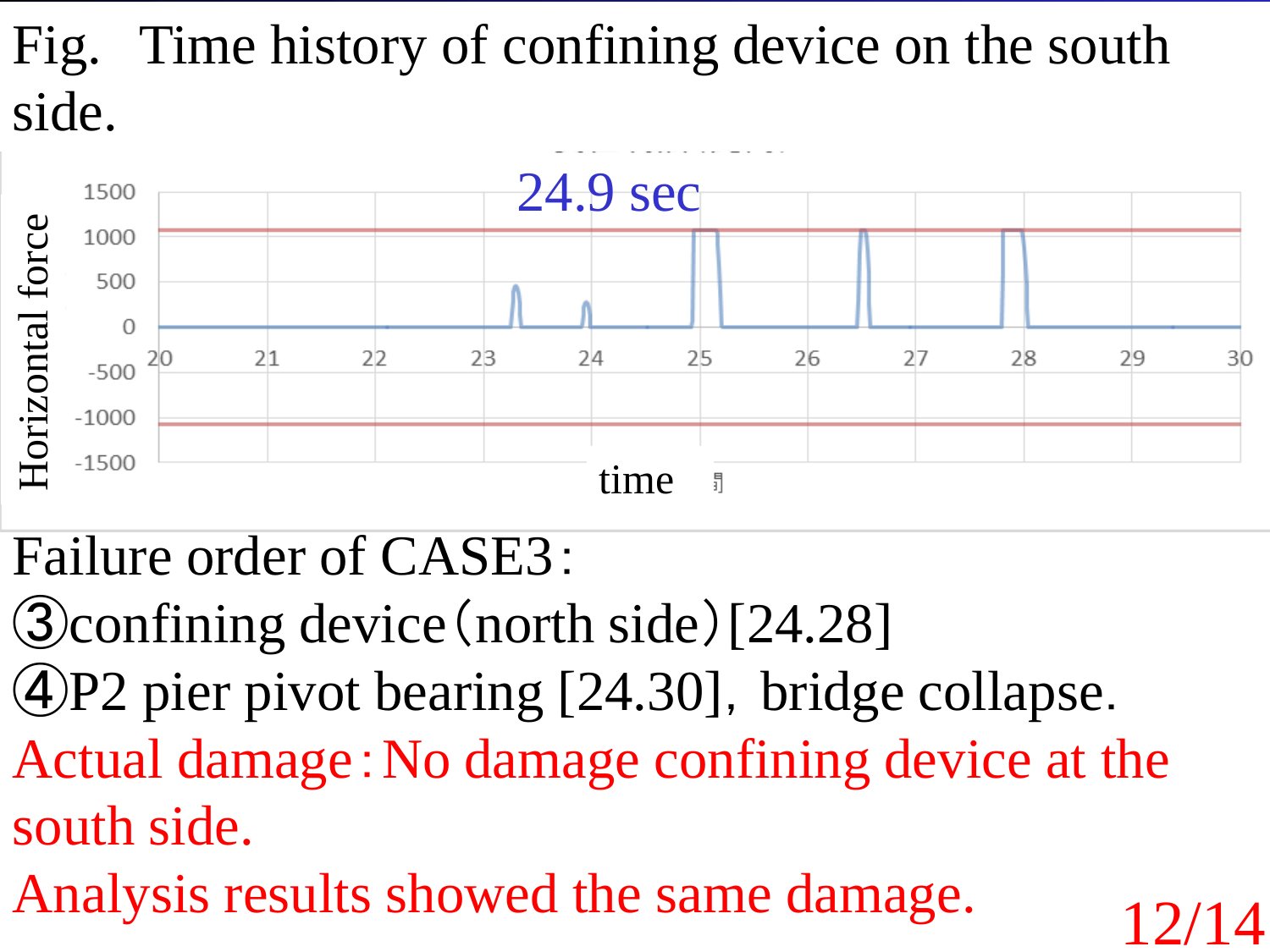

112mm

115mm

 $\overline{\phantom{a}}$ 

 $\blacksquare$ Fig. Time history response of pivot bearing at P2 (CASE2)

Fig. Displacement of bridge at 26.97 sec.

In case2, rotation is within 0.06rad.

101mm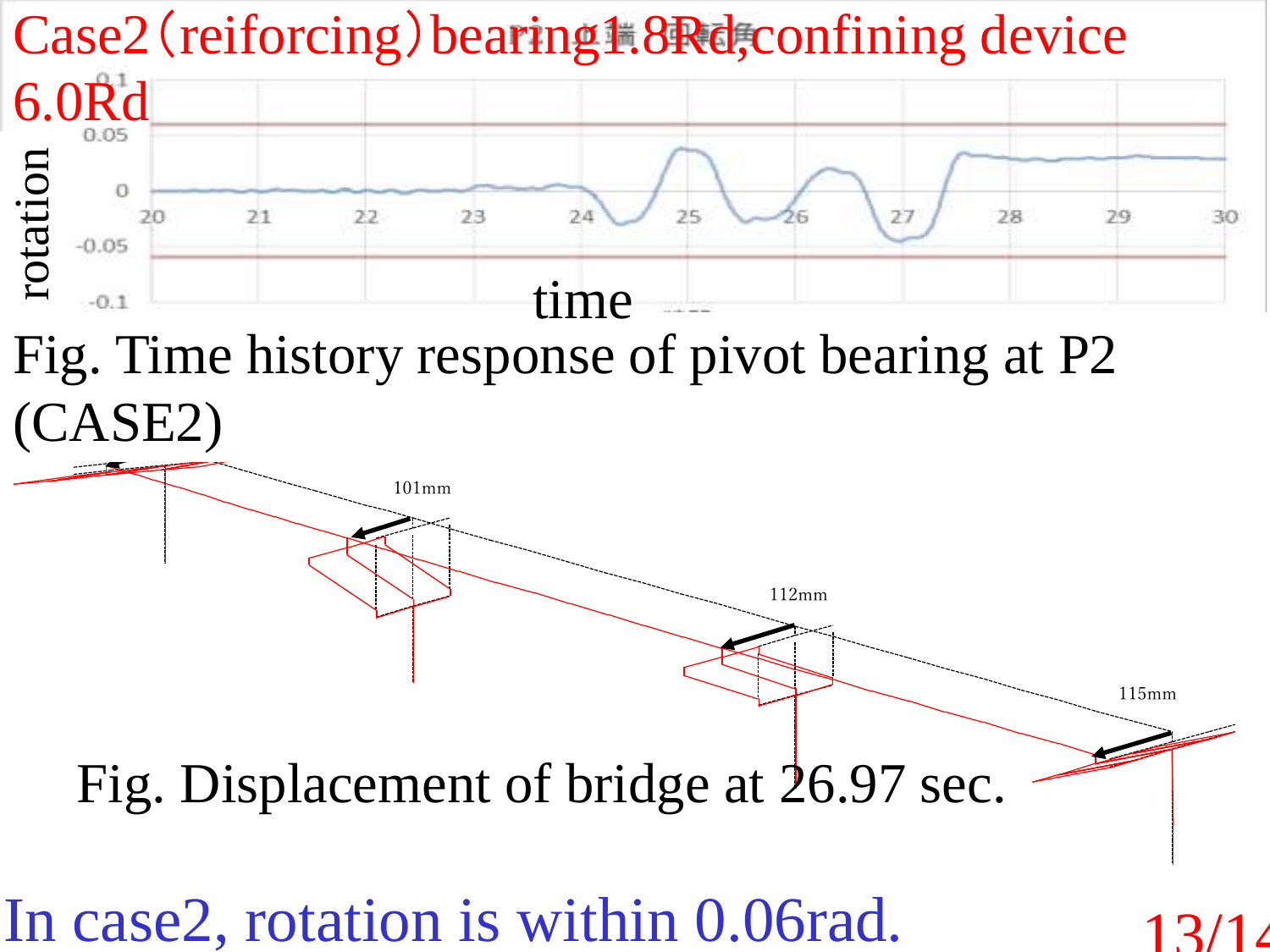## Conclusions:

1. The damage was caused not only by the rotation of the superstructure but also by the movement of the superstructure to the perpendicular direction due to seismic force.

2.As the improvement measures, We propose to increase the punching shear resistance of a confining device.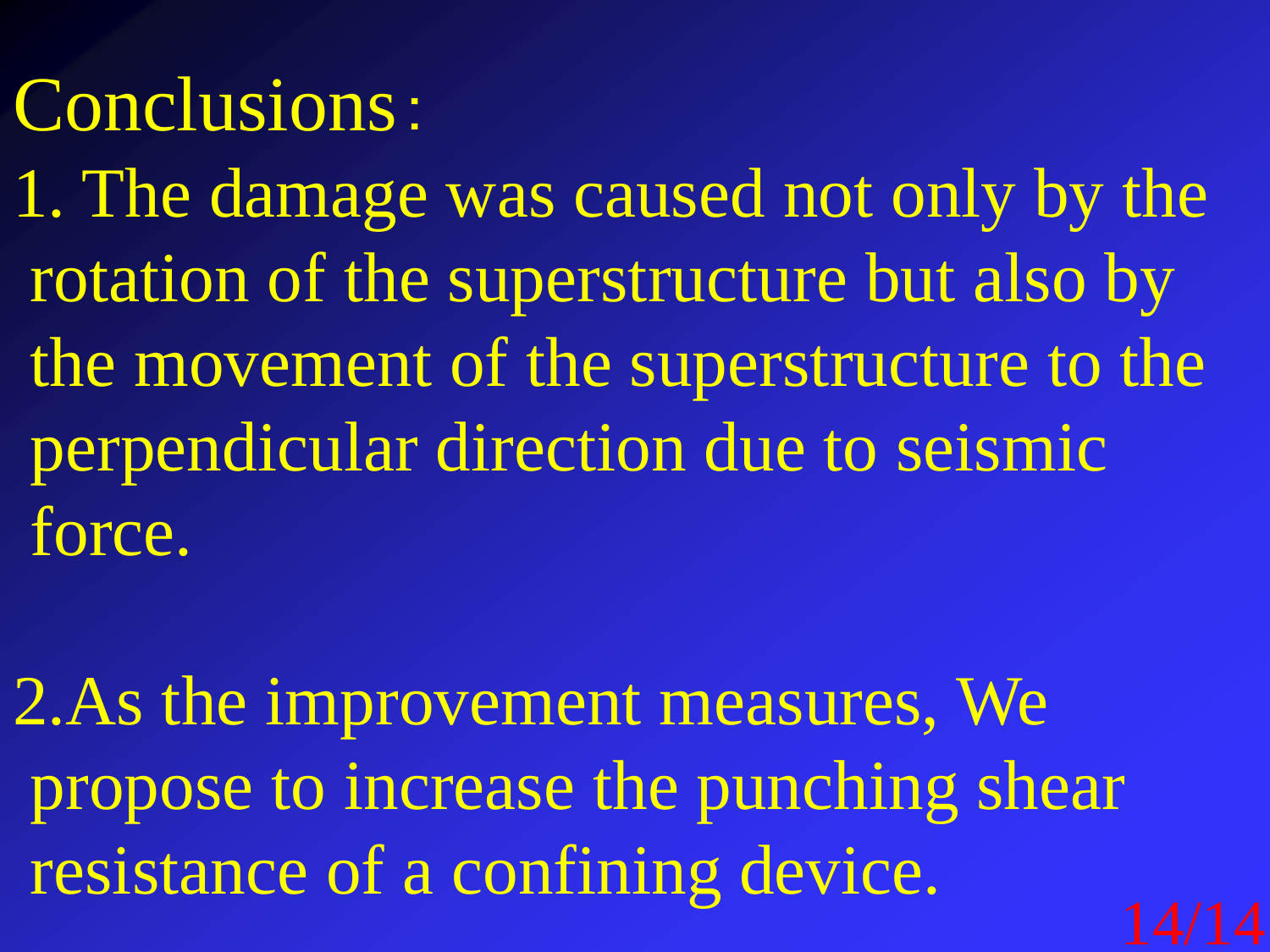



1.To investigate the punching shear resistance of confining device

2.Full scale punching shear test was conducted.

3.Monotolic load is applied.

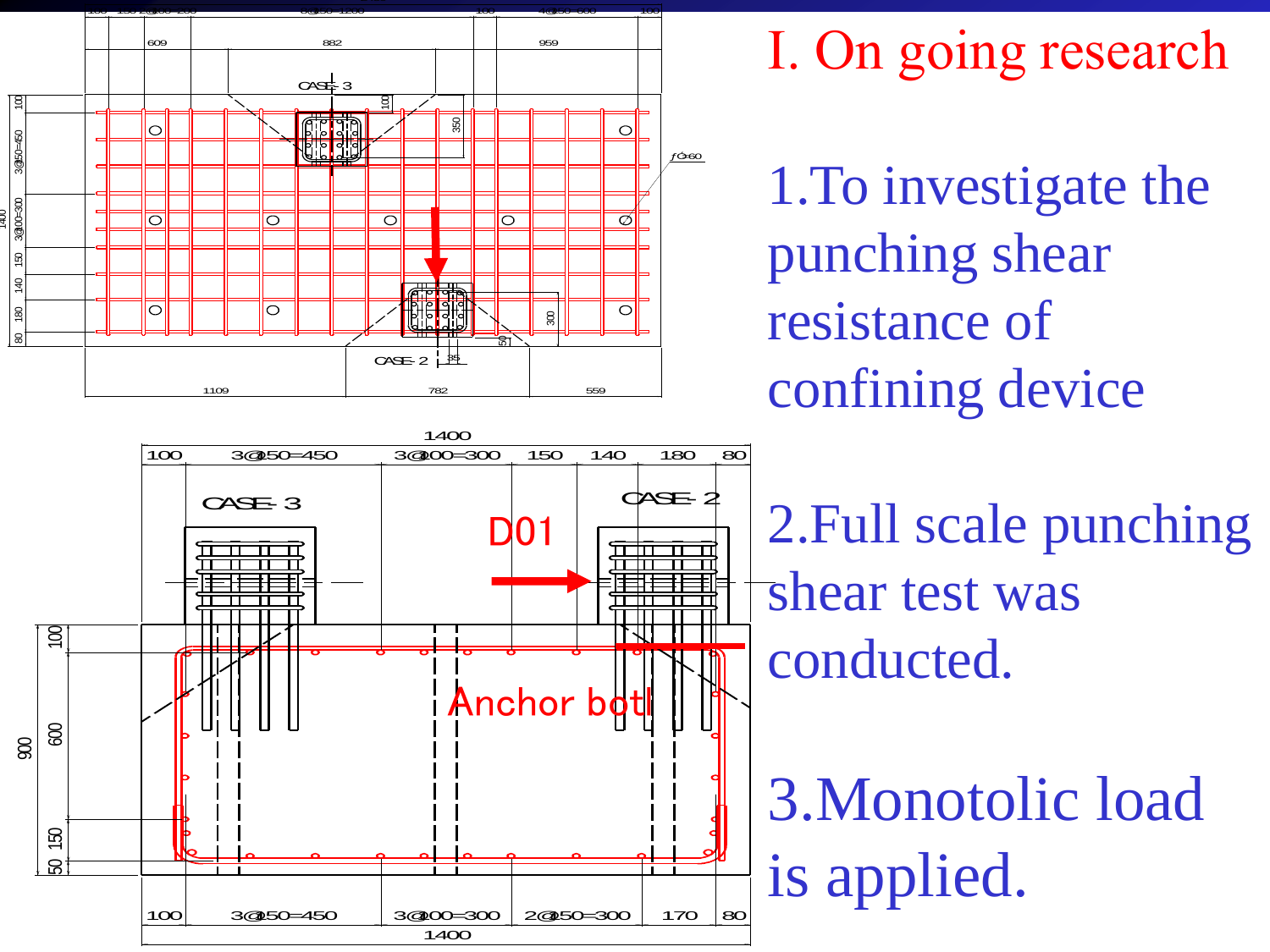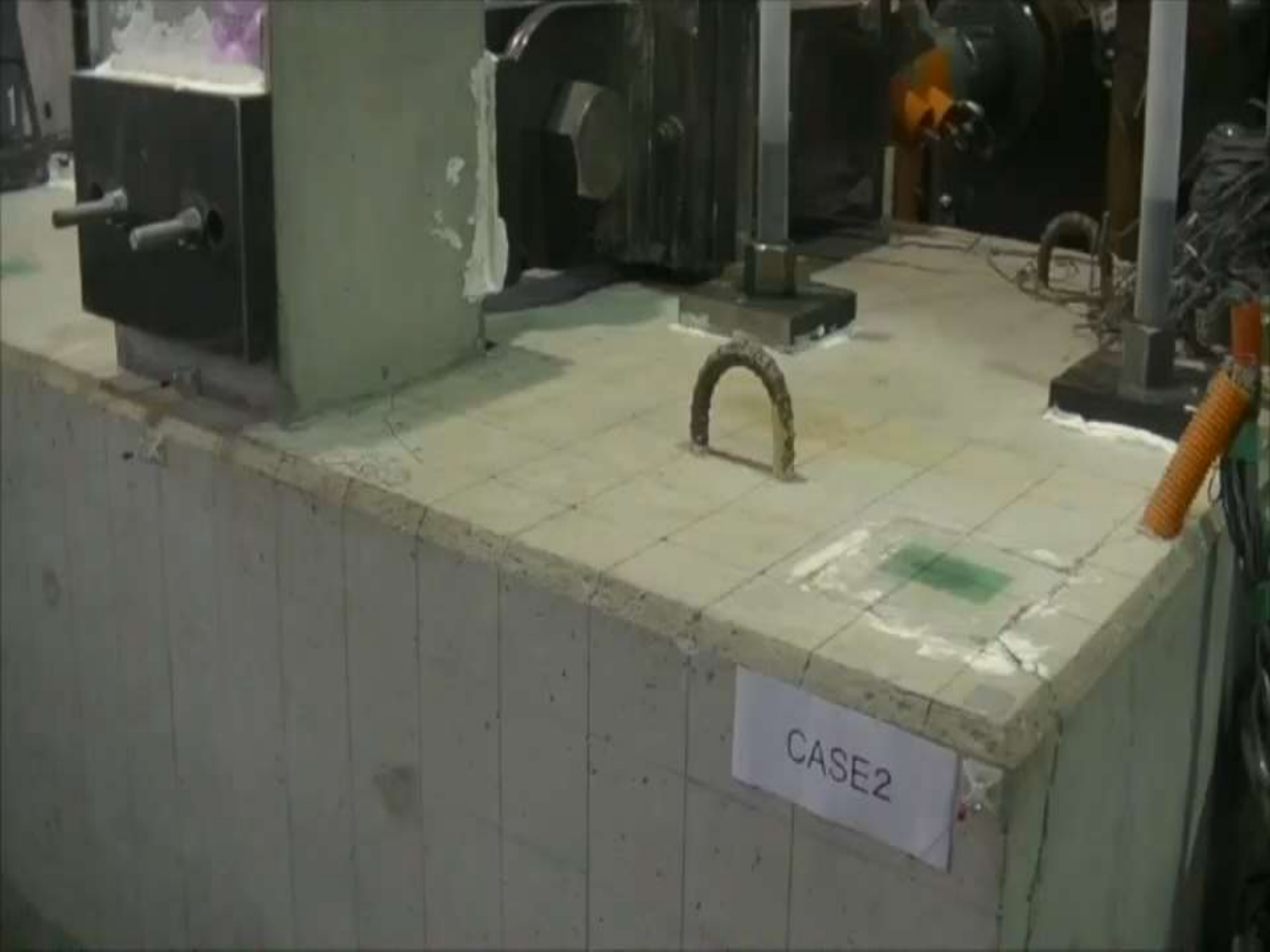1.Fig. shows the cracks at the maximum load

2.Cracks starts from the anchor bolt position of cross section.

 $\Omega$  $\Omega$  $\Box$  CASE-3 $\Box$  $\Omega$  $\Omega$  $\circ$  $\approx$ 

CASE-2 (•½–Êj

3.Cracking angle is 45°